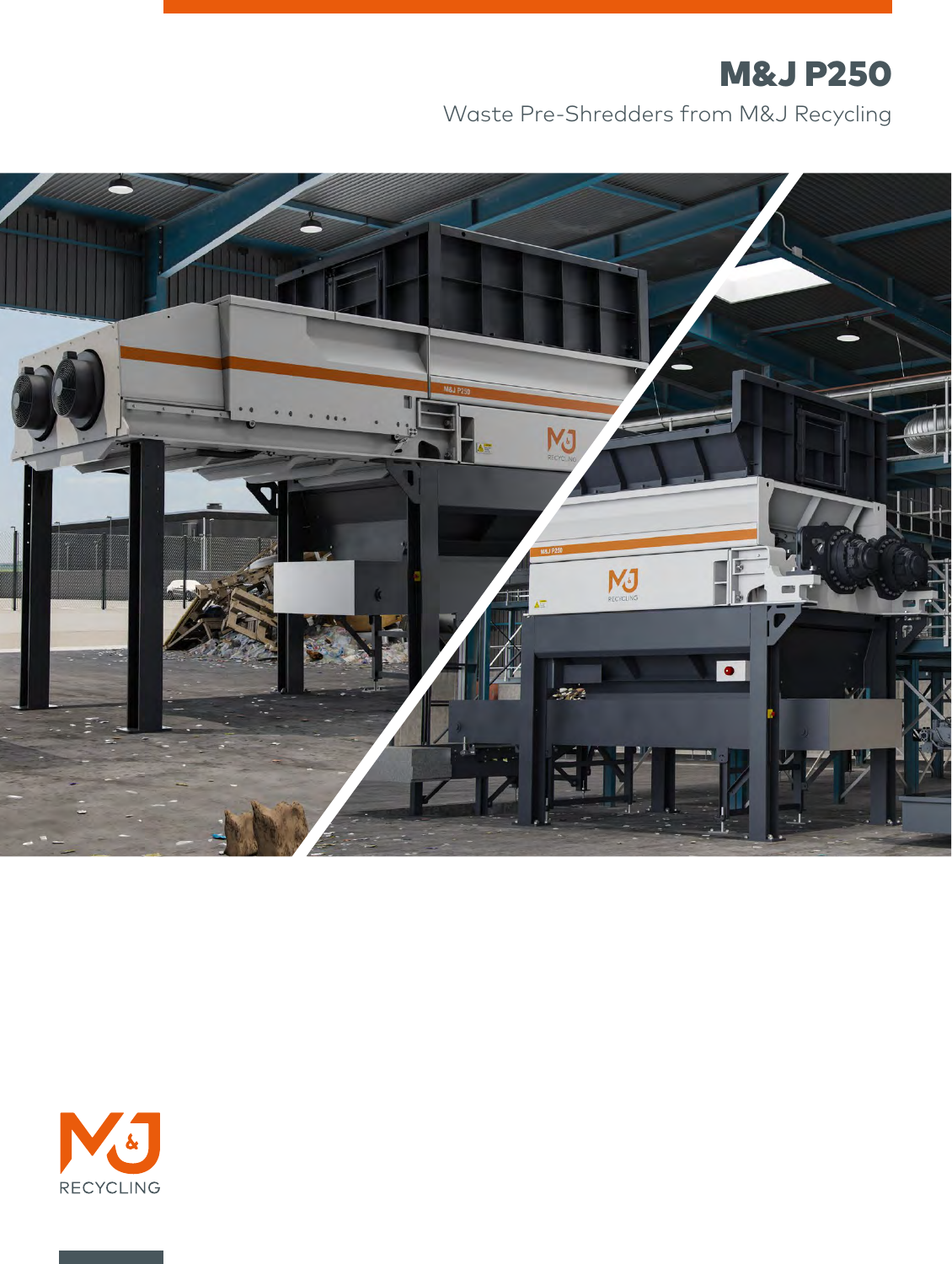## **M&J P250 Specification**



### Version with hydraulic drive



#### Version with electric drive **Example 3**  $U_{\rm L}$

| Specification                                            |                 | Hydraulic                       | Electric                |
|----------------------------------------------------------|-----------------|---------------------------------|-------------------------|
| Overall dimensions shredder with standard hopper (LxWxH) | inch            | 233.0 x 99.6 x 177.2            | 324.5 x 99.6 x 177.2    |
| Standard colour                                          | RAL             | 7011, 9002                      | 7011, 9002              |
| Loading height without standard hopper                   | inch            | 137.8                           | 137.8                   |
| Cutting area                                             | inch            | $97.4 \times 78.7$              | $97.4 \times 78.7$      |
|                                                          |                 |                                 |                         |
| Power pack                                               |                 |                                 |                         |
| Electric motor                                           | horse-<br>power | 354                             | 300                     |
| Electric control unit                                    |                 | PLC                             | PLC                     |
| Drive principle                                          |                 | Double Hydrostatic Transmission | Double Direct Eletrical |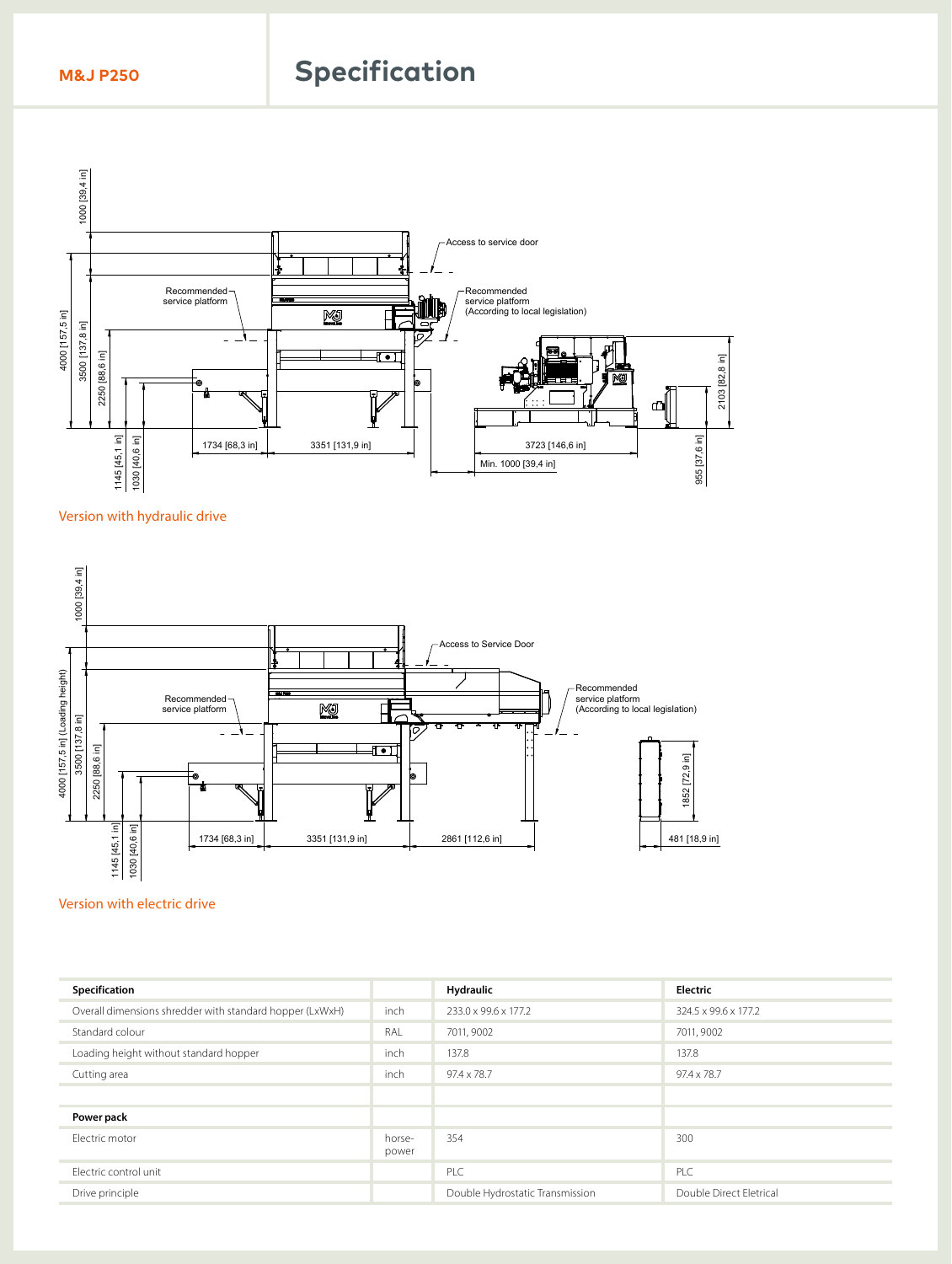## **M&J P250**



Ninja star



Dragon sword



Classic



Tomahawk



Butterfly



Tachi



Samurai



Version with hydraulic drive



Version with E-drive

| <b>Chassis</b>                |        | <b>Hydraulic</b>   | Electric           |
|-------------------------------|--------|--------------------|--------------------|
| Standard belt conveyer (LxW)  | inch   | 196.9 x 48.2       | 196.9 x 48.2       |
| Discharge heightxwidth        | inch   | 45.1 x 48.2        | $45.1 \times 48.2$ |
|                               |        |                    |                    |
| <b>Cutting Table</b>          |        |                    |                    |
| Number of shafts              | pcs    | $\overline{2}$     |                    |
| Rotating speed                | rpm    | Up to 59           |                    |
| Number of knives              | pcs    | 6, 7, 8, 9, 10, 12 |                    |
| Cutting area (LxW)            | inch   | 97.4 x 78.7        |                    |
| Weight complete cutting table | us ton | 15.9 to 17.6       |                    |
|                               |        |                    |                    |
| Grain size*                   |        |                    |                    |
| 6 knives                      | inch   | < 18               |                    |
| 8 knives                      | inch   | < 12               |                    |
| 9 knives                      | inch   | $<$ 10             |                    |
| 10 knives                     | inch   | < 8                |                    |
| 12 knives                     | inch   | $<$ 5              |                    |
|                               |        |                    |                    |
| Capacity per hour **          |        |                    |                    |
| Household waste               | us ton | Up to 110          |                    |
| Demolition wood               | us ton | Up to 77           |                    |
| Industrial waste              | us ton | Up to 38           |                    |
| <b>Bulky waste</b>            | us ton | Up to 55           |                    |

\* 90% less than \*\* Depending on loading, grain size and density of the input material